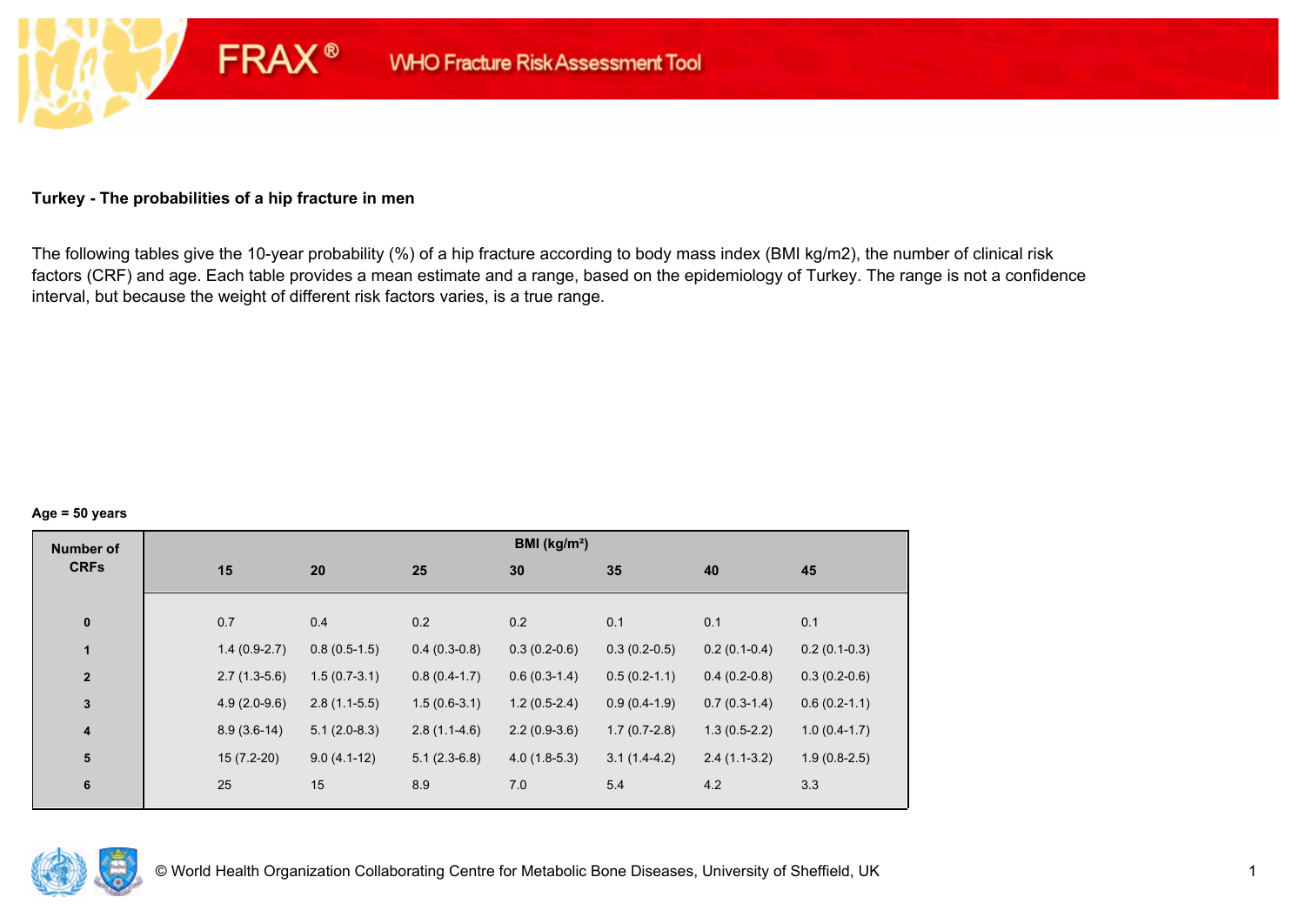**FRAX®** 

# **Age = 55 years**

| <b>Number of</b>        |                |                |                  | BMI (kg/m <sup>2</sup> ) |                |                |                |
|-------------------------|----------------|----------------|------------------|--------------------------|----------------|----------------|----------------|
| <b>CRFs</b>             | 15             | 20             | 25               | 30                       | 35             | 40             | 45             |
|                         |                |                |                  |                          |                |                |                |
| $\mathbf 0$             | 0.9            | 0.5            | 0.3              | 0.2                      | 0.2            | 0.1            | 0.1            |
| $\mathbf{1}$            | $1.8(1.2-3.1)$ | $1.0(0.7-1.8)$ | $0.5(0.4-1.0)$   | $0.4(0.3-0.8)$           | $0.3(0.2-0.6)$ | $0.3(0.2-0.5)$ | $0.2(0.1-0.4)$ |
| $\overline{2}$          | $3.2(1.8-6.2)$ | $1.9(1.0-3.6)$ | $1.0(0.6-2.0)$   | $0.8(0.4-1.6)$           | $0.6(0.3-1.2)$ | $0.5(0.3-0.9)$ | $0.4(0.2-0.7)$ |
| $\mathbf{3}$            | $5.8(2.7-11)$  | $3.4(1.5-6.3)$ | $1.9(0.9-3.6)$   | $1.5(0.7-2.8)$           | $1.1(0.5-2.2)$ | $0.9(0.4-1.7)$ | $0.7(0.3-1.3)$ |
| $\overline{\mathbf{4}}$ | $10(4.7-16)$   | $6.0(2.7-9.4)$ | $3.4(1.5-5.4)$   | $2.6(1.2-4.2)$           | $2.1(0.9-3.3)$ | $1.6(0.7-2.5)$ | $1.2(0.5-2.0)$ |
| 5                       | $17(9.1-22)$   | $10(5.4-13)$   | $6.0(3.1 - 7.9)$ | $4.6(2.4-6.1)$           | $3.6(1.9-4.8)$ | $2.8(1.5-3.7)$ | $2.2(1.1-2.9)$ |
| 6                       | 27             | 17             | 10               | 8.0                      | 6.2            | 4.9            | 3.8            |
|                         |                |                |                  |                          |                |                |                |

#### **Age = 60 years**

| <b>Number of</b>        |                |                |                | BMI ( $kg/m2$ ) |                |                |                |
|-------------------------|----------------|----------------|----------------|-----------------|----------------|----------------|----------------|
| <b>CRFs</b>             | 15             | 20             | 25             | 30              | 35             | 40             | 45             |
| $\pmb{0}$               | 1.2            | 0.7            | 0.4            | 0.3             | 0.2            | 0.2            | 0.1            |
| $\mathbf{1}$            | $2.1(1.5-3.4)$ | $1.2(0.9-2.0)$ | $0.7(0.5-1.1)$ | $0.5(0.4-0.9)$  | $0.4(0.3-0.7)$ | $0.3(0.2-0.5)$ | $0.3(0.2-0.4)$ |
| $\overline{2}$          | $3.7(2.2-6.5)$ | $2.2(1.3-3.9)$ | $1.3(0.7-2.3)$ | $1.0(0.6-1.8)$  | $0.8(0.4-1.4)$ | $0.6(0.3-1.1)$ | $0.5(0.3-0.8)$ |
| $\mathbf 3$             | $6.4(3.3-11)$  | $3.9(2.0-6.9)$ | $2.3(1.1-4.0)$ | $1.8(0.9-3.1)$  | $1.4(0.7-2.4)$ | $1.0(0.5-1.9)$ | $0.8(0.4-1.4)$ |
| $\overline{\mathbf{4}}$ | $11(5.7-16)$   | $6.7(3.5-10)$  | $3.9(2.0-6.1)$ | $3.1(1.5-4.7)$  | $2.4(1.2-3.7)$ | $1.8(0.9-2.8)$ | $1.4(0.7-2.2)$ |
| 5                       | 17 (11-22)     | $11(6.7-14)$   | $6.7(4.0-8.7)$ | $5.2(3.1-6.8)$  | $4.1(2.4-5.2)$ | $3.1(1.9-4.1)$ | $2.4(1.4-3.1)$ |
| 6                       | 27             | 18             | 11             | 8.8             | 6.8            | 5.3            | 4.1            |

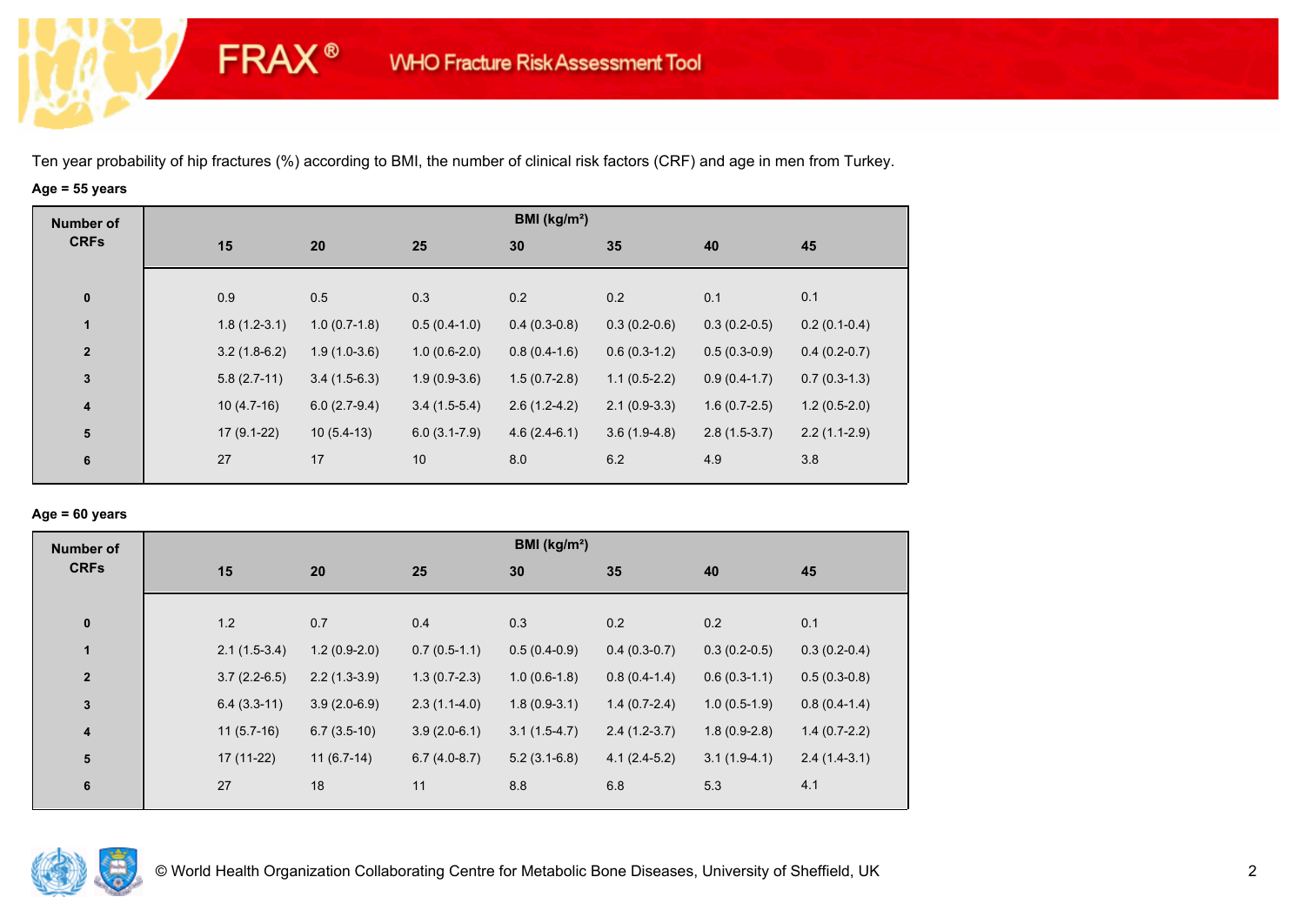**FRAX®** 

## **Age = 65 years**

| <b>Number of</b> |                |                |                | BMI ( $kg/m2$ ) |                |                |                |
|------------------|----------------|----------------|----------------|-----------------|----------------|----------------|----------------|
| <b>CRFs</b>      | 15             | 20             | 25             | 30              | 35             | 40             | 45             |
|                  |                |                |                |                 |                |                |                |
| $\mathbf 0$      | 1.5            | 0.9            | 0.6            | 0.4             | 0.3            | 0.3            | 0.2            |
| $\mathbf{1}$     | $2.6(2.0-3.7)$ | $1.6(1.2-2.3)$ | $1.0(0.7-1.4)$ | $0.8(0.6-1.1)$  | $0.6(0.4-0.8)$ | $0.4(0.3-0.6)$ | $0.3(0.3-0.5)$ |
| $\overline{2}$   | $4.3(2.6-6.6)$ | $2.8(1.7-4.4)$ | $1.7(1.0-2.7)$ | $1.3(0.8-2.1)$  | $1.0(0.6-1.6)$ | $0.8(0.5-1.2)$ | $0.6(0.4-1.0)$ |
| $\mathbf 3$      | $7.0(4.0-11)$  | $4.6(2.6-7.6)$ | $2.9(1.6-4.8)$ | $2.2(1.2-3.7)$  | $1.7(0.9-2.8)$ | $1.3(0.7-2.2)$ | $1.0(0.6-1.7)$ |
| $\boldsymbol{4}$ | $11(6.9-16)$   | $7.5(4.5-11)$  | $4.8(2.8-7.2)$ | $3.7(2.2-5.6)$  | $2.8(1.7-4.3)$ | $2.2(1.3-3.3)$ | $1.7(1.0-2.5)$ |
| ${\bf 5}$        | $17(12-21)$    | $12(8.2-15)$   | $7.9(5.3-9.8)$ | $6.1(4.1-7.6)$  | $4.7(3.2-5.9)$ | $3.6(2.4-4.5)$ | $2.8(1.9-3.5)$ |
| 6                | 25             | 19             | 13             | 9.9             | 7.7            | 5.9            | 4.6            |

## **Age = 70 years**

| <b>Number of</b>        |     |                |                  |                | BMI (kg/m <sup>2</sup> ) |                |                |                |
|-------------------------|-----|----------------|------------------|----------------|--------------------------|----------------|----------------|----------------|
| <b>CRFs</b>             | 15  |                | 20               | 25             | 30                       | 35             | 40             | 45             |
|                         |     |                |                  |                |                          |                |                |                |
| $\pmb{0}$               | 2.3 |                | 1.6              | 1.1            | 0.8                      | 0.6            | 0.5            | 0.4            |
| $\mathbf{1}$            |     | $3.9(2.8-4.8)$ | $2.8(2.1-3.4)$   | $1.9(1.4-2.2)$ | $1.4(1.1-1.7)$           | $1.1(0.8-1.3)$ | $0.8(0.6-1.0)$ | $0.6(0.5-0.8)$ |
| $\overline{2}$          |     | $6.6(4.3-9.9)$ | $4.9(3.2 - 7.1)$ | $3.3(2.2-4.7)$ | $2.5(1.7-3.6)$           | $1.9(1.3-2.8)$ | $1.5(1.0-2.1)$ | $1.1(0.7-1.6)$ |
| 3                       |     | $11(6.4-16)$   | $8.2(5.1-12)$    | $5.7(3.8-8.4)$ | $4.4(2.9-6.5)$           | $3.4(2.2-5.0)$ | $2.6(1.7-3.8)$ | $2.0(1.2-2.9)$ |
| $\overline{\mathbf{4}}$ |     | $17(11-23)$    | $13(8.7-19)$     | $9.7(6.5-14)$  | $7.5(5.0-11)$            | $5.8(3.8-8.5)$ | $4.4(2.9-6.6)$ | $3.4(2.2-5.0)$ |
| 5                       |     | 25 (20-32)     | $21(17-27)$      | 16 (13-20)     | $12(10-16)$              | $9.7(7.8-13)$  | $7.4(6.0-9.8)$ | $5.7(4.6-7.5)$ |
| 6                       | 35  |                | 31               | 25             | 20                       | 16             | 12             | 9.4            |
|                         |     |                |                  |                |                          |                |                |                |

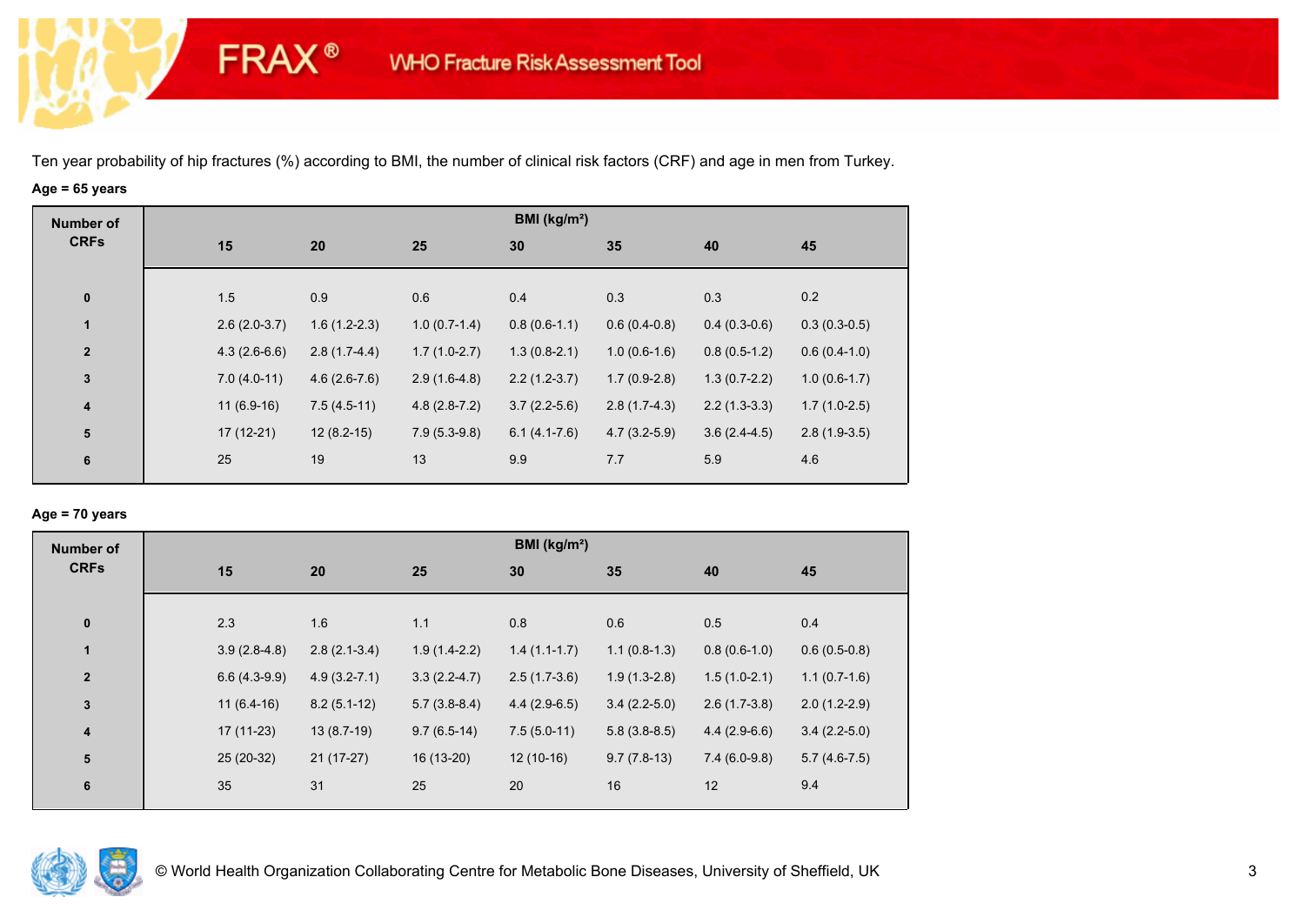**FRAX®** 

# **Age = 75 years**

| <b>Number of</b>        |               |                |                  | BMI ( $kg/m2$ ) |                |                |                |
|-------------------------|---------------|----------------|------------------|-----------------|----------------|----------------|----------------|
| <b>CRFs</b>             | 15            | 20             | 25               | 30              | 35             | 40             | 45             |
|                         |               |                |                  |                 |                |                |                |
| $\bf{0}$                | 3.9           | 3.0            | 2.1              | 1.6             | 1.2            | 0.9            | 0.7            |
| $\mathbf{1}$            | $7.0(4.6-13)$ | $5.6(3.7-9.9)$ | $4.0(2.7 - 7.1)$ | $3.1(2.1-5.5)$  | $2.3(1.6-4.2)$ | $1.8(1.2-3.2)$ | $1.3(0.9-2.4)$ |
| $\overline{2}$          | $12(6.4-21)$  | $9.8(5.5-17)$  | $7.4(4.1-12)$    | $5.6(3.1-9.7)$  | $4.3(2.4-7.5)$ | $3.3(1.8-5.7)$ | $2.5(1.4-4.4)$ |
| $\mathbf 3$             | 19 (9.4-31)   | $16(8.2-27)$   | $13(6.6-21)$     | $9.9(5.0-16)$   | $7.6(3.8-13)$  | $5.9(2.9-9.8)$ | $4.5(2.2-7.6)$ |
| $\overline{\mathbf{4}}$ | 28 (15-40)    | 25 (14-36)     | $21(11-31)$      | $16(8.6-25)$    | $13(6.6-20)$   | $10(5.0-15)$   | $7.7(3.8-12)$  |
| ${\bf 5}$               | $39(24-48)$   | 36 (22-45)     | $32(19-40)$      | 26 (15-34)      | $21(11-27)$    | $16(8.8-22)$   | $13(6.7-17)$   |
| 6                       | 50            | 48             | 44               | 37              | 31             | 25             | 20             |

## **Age = 80 years**

| <b>Number of</b> |              |               |               | BMI ( $kg/m2$ ) |                |                |                  |
|------------------|--------------|---------------|---------------|-----------------|----------------|----------------|------------------|
| <b>CRFs</b>      | 15           | 20            | 25            | 30              | 35             | 40             | 45               |
| $\pmb{0}$        | 6.1          | 4.9           | 3.6           | 2.7             | 2.1            | 1.6            | 1.2              |
| $\mathbf{1}$     | $10(7.0-18)$ | $8.5(5.8-15)$ | $6.5(4.5-12)$ | $5.0(3.4-9.1)$  | $3.8(2.6-7.0)$ | $2.9(1.9-5.3)$ | $2.2(1.5-4.1)$   |
| $\overline{2}$   | $17(9.8-28)$ | 14 (8.4-24)   | $11(6.7-19)$  | $8.7(5.1-15)$   | $6.7(3.9-12)$  | $5.1(2.9-9.1)$ | $3.9(2.2 - 7.0)$ |
| 3                | 25 (14-38)   | $22(12-33)$   | 18 (10-28)    | 14 (7.8-23)     | $11(6.0-18)$   | $8.6(4.5-14)$  | $6.6(3.4-11)$    |
| 4                | $35(20-47)$  | $32(18-43)$   | 28 (15-38)    | $22(12-31)$     | 18 (9.0-25)    | 14 (6.9-20)    | $11(5.2-16)$     |
| ${\bf 5}$        | 46 (31-55)   | 43 (27-52)    | $39(24-48)$   | $33(19-41)$     | 27 (15-34)     | $21(12-28)$    | $17(8.8-22)$     |
| 6                | 58           | 55            | 51            | 44              | 37             | 31             | 25               |